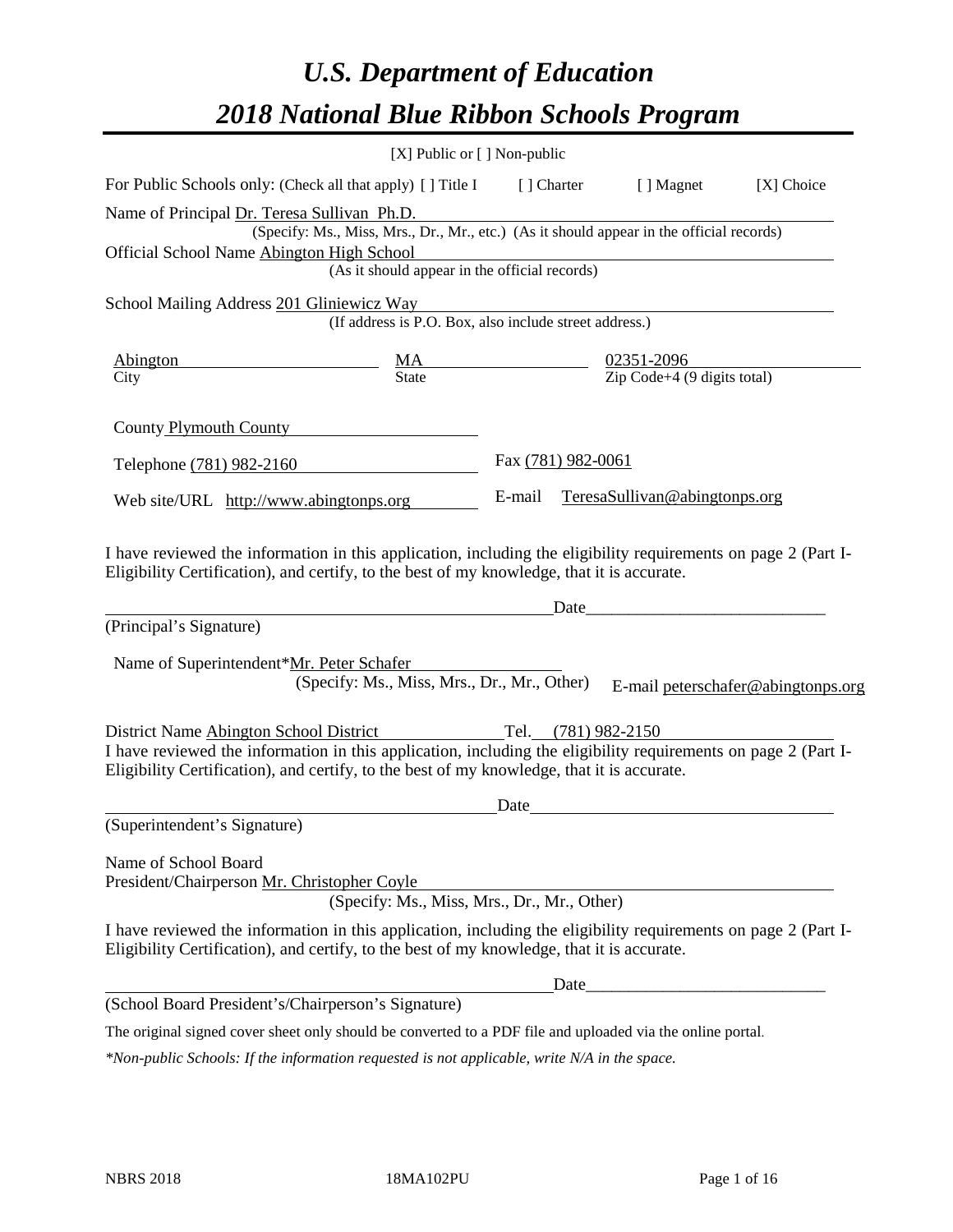The signatures on the first page of this application (cover page) certify that each of the statements below, concerning the school's eligibility and compliance with U.S. Department of Education and National Blue Ribbon Schools requirements, are true and correct.

- 1. The school configuration includes one or more of grades K-12. (Schools on the same campus with one principal, even a K-12 school, must apply as an entire school.)
- 2. All nominated public schools must meet the state's performance targets in reading (or English language arts) and mathematics and other academic indicators (i.e., attendance rate and graduation rate), for the all students group and all subgroups, including having participation rates of at least 95 percent using the most recent accountability results available for nomination.
- 3. To meet final eligibility, all nominated public schools must be certified by states prior to September 2018 in order to meet all eligibility requirements. Any status appeals must be resolved at least two weeks before the awards ceremony for the school to receive the award.
- 4. If the school includes grades 7 or higher, the school must have foreign language as a part of its curriculum.
- 5. The school has been in existence for five full years, that is, from at least September 2012 and each tested grade must have been part of the school for the past three years.
- 6. The nominated school has not received the National Blue Ribbon Schools award in the past five years: 2013, 2014, 2015, 2016, or 2017.
- 7. The nominated school has no history of testing irregularities, nor have charges of irregularities been brought against the school at the time of nomination. The U.S. Department of Education reserves the right to disqualify a school's application and/or rescind a school's award if irregularities are later discovered and proven by the state.
- 8. The nominated school has not been identified by the state as "persistently dangerous" within the last two years.
- 9. The nominated school or district is not refusing Office of Civil Rights (OCR) access to information necessary to investigate a civil rights complaint or to conduct a district-wide compliance review.
- 10. The OCR has not issued a violation letter of findings to the school district concluding that the nominated school or the district as a whole has violated one or more of the civil rights statutes. A violation letter of findings will not be considered outstanding if OCR has accepted a corrective action plan from the district to remedy the violation.
- 11. The U.S. Department of Justice does not have a pending suit alleging that the nominated school or the school district as a whole has violated one or more of the civil rights statutes or the Constitution's equal protection clause.
- 12. There are no findings of violations of the Individuals with Disabilities Education Act in a U.S. Department of Education monitoring report that apply to the school or school district in question; or if there are such findings, the state or district has corrected, or agreed to correct, the findings.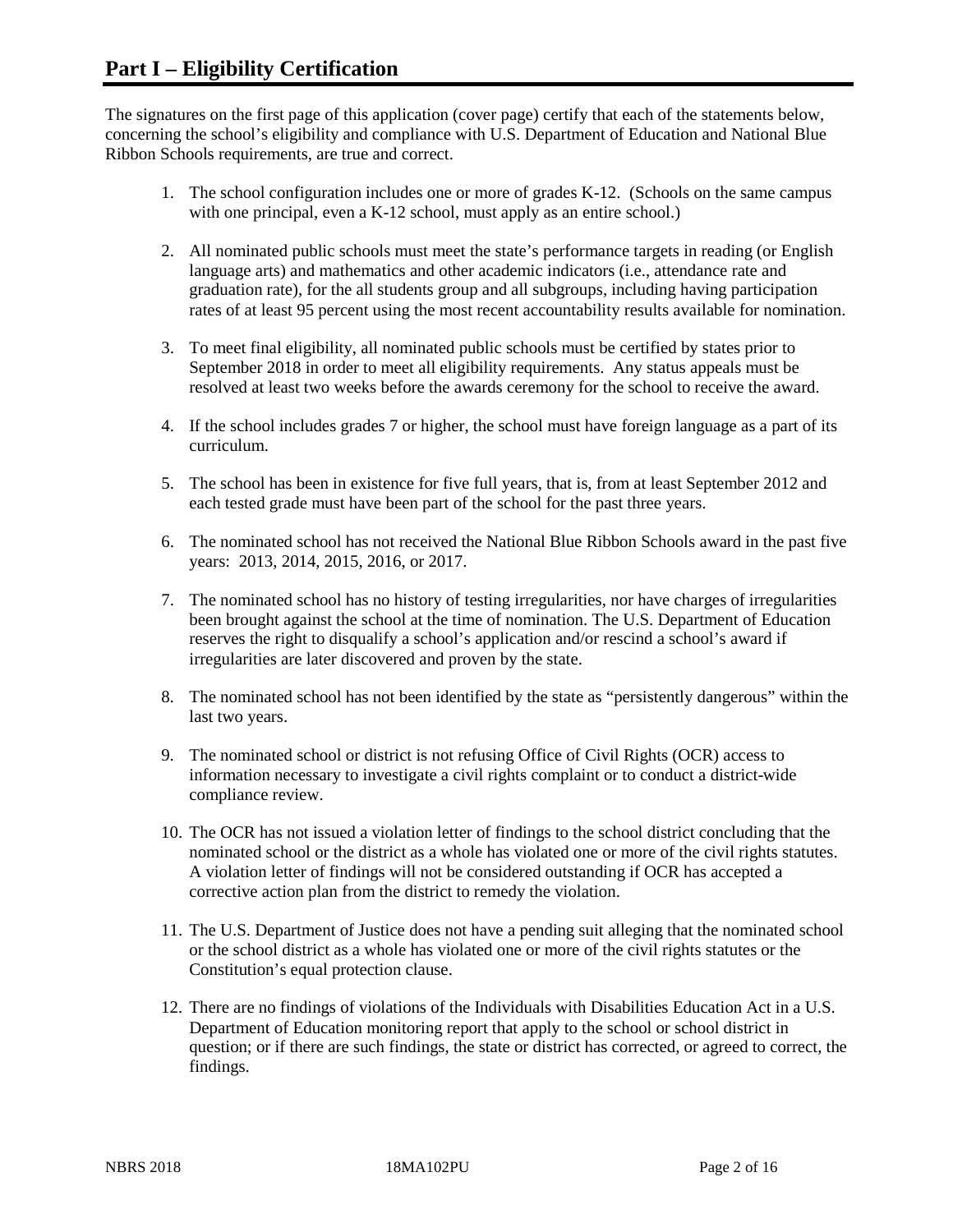#### **Data should be provided for the most recent school year (2017-2018) unless otherwise stated.**

#### **DISTRICT**

1. Number of schools in the district  $\frac{2}{2}$  Elementary schools (includes K-8) (per district designation): 1 Middle/Junior high schools 1 High schools 0 K-12 schools

4 TOTAL

**SCHOOL** (To be completed by all schools)

2. Category that best describes the area where the school is located:

[] Urban or large central city

[ ] Suburban

[X] Rural or small city/town

3. Number of students as of October 1, 2017 enrolled at each grade level or its equivalent in applying school:

| Grade                           | # of         | # of Females | <b>Grade Total</b> |
|---------------------------------|--------------|--------------|--------------------|
|                                 | <b>Males</b> |              |                    |
| <b>PreK</b>                     | 0            | 0            | 0                  |
| K                               | 0            | 0            | 0                  |
| $\mathbf{1}$                    | 0            | 0            | 0                  |
| 2                               | 0            | 0            | 0                  |
| 3                               | 0            | 0            | 0                  |
| 4                               | 0            | 0            | 0                  |
| 5                               | 0            | 0            | 0                  |
| 6                               | 0            | 0            | 0                  |
| 7                               | 0            | 0            | 0                  |
| 8                               | 0            | 0            | 0                  |
| 9                               | 84           | 71           | 155                |
| 10                              | 56           | 69           | 125                |
| 11                              | 49           | 59           | 108                |
| 12 or higher                    | 59           | 66           | 125                |
| <b>Total</b><br><b>Students</b> | 248          | 265          | 513                |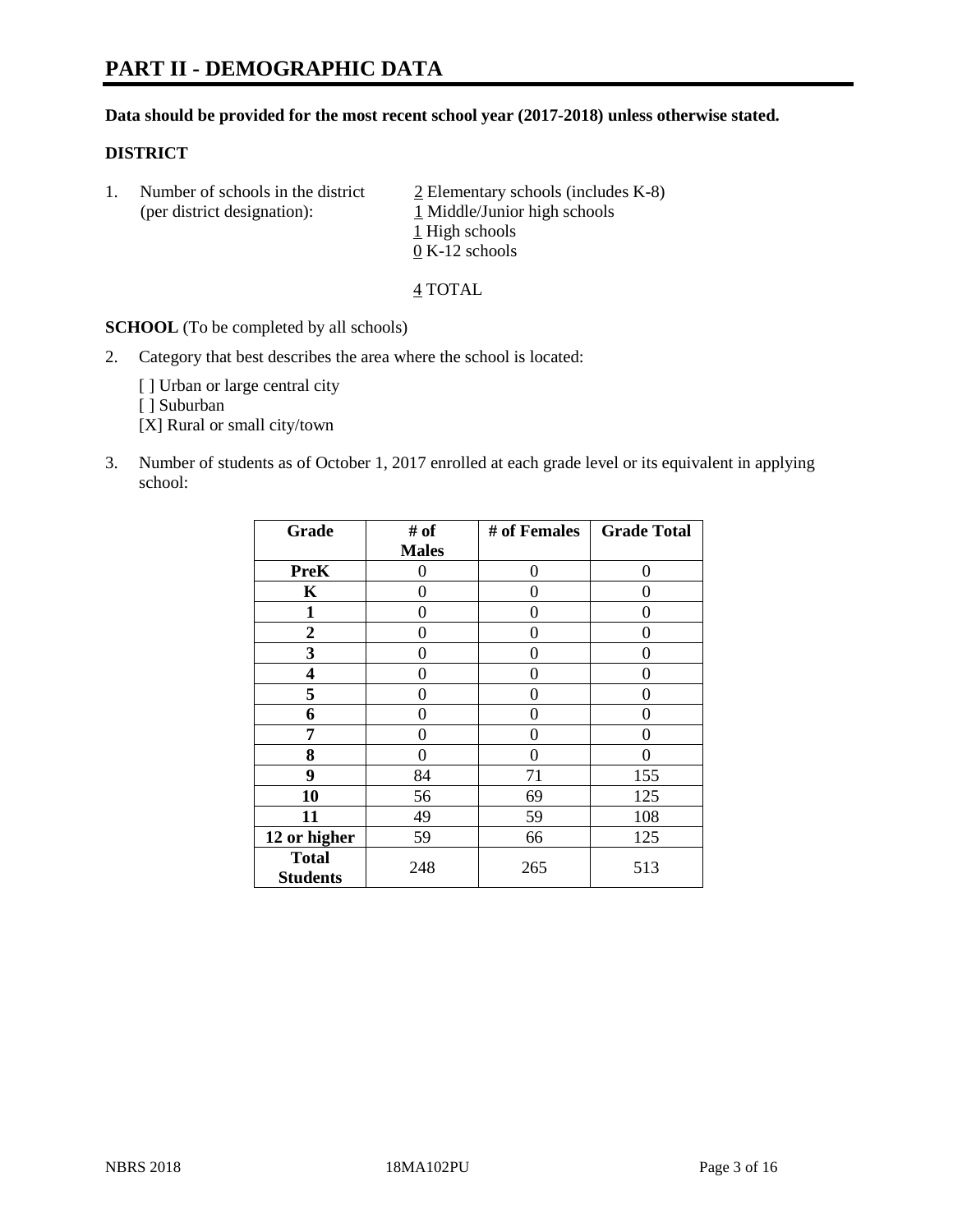the school: 2 % Asian

4. Racial/ethnic composition of  $\qquad 0\%$  American Indian or Alaska Native 3 % Black or African American 10 % Hispanic or Latino 0 % Native Hawaiian or Other Pacific Islander 84 % White 1 % Two or more races **100 % Total**

(Only these seven standard categories should be used to report the racial/ethnic composition of your school. The Final Guidance on Maintaining, Collecting, and Reporting Racial and Ethnic Data to the U.S. Department of Education published in the October 19, 2007 *Federal Register* provides definitions for each of the seven categories.)

5. Student turnover, or mobility rate, during the 2016 – 2017 school year: 7%

If the mobility rate is above 15%, please explain.

This rate should be calculated using the grid below. The answer to (6) is the mobility rate.

| <b>Steps For Determining Mobility Rate</b>         | Answer |
|----------------------------------------------------|--------|
| $(1)$ Number of students who transferred to        |        |
| the school after October 1, 2016 until the         | 27     |
| end of the 2016-2017 school year                   |        |
| (2) Number of students who transferred             |        |
| <i>from</i> the school after October 1, 2016 until | 8      |
| the end of the 2016-2017 school year               |        |
| (3) Total of all transferred students [sum of      | 35     |
| rows $(1)$ and $(2)$ ]                             |        |
| (4) Total number of students in the school as      |        |
| of October 1, 2016                                 | 492    |
| (5) Total transferred students in row (3)          |        |
| divided by total students in row (4)               | 0.07   |
| $(6)$ Amount in row $(5)$ multiplied by 100        |        |

6. English Language Learners (ELL) in the school:  $4\%$ 

18 Total number ELL

Specify each non-English language represented in the school (separate languages by commas): Portuguese, Arabic, Egyptian, Spanish

7. Students eligible for free/reduced-priced meals: 29 % Total number students who qualify:  $\frac{149}{2}$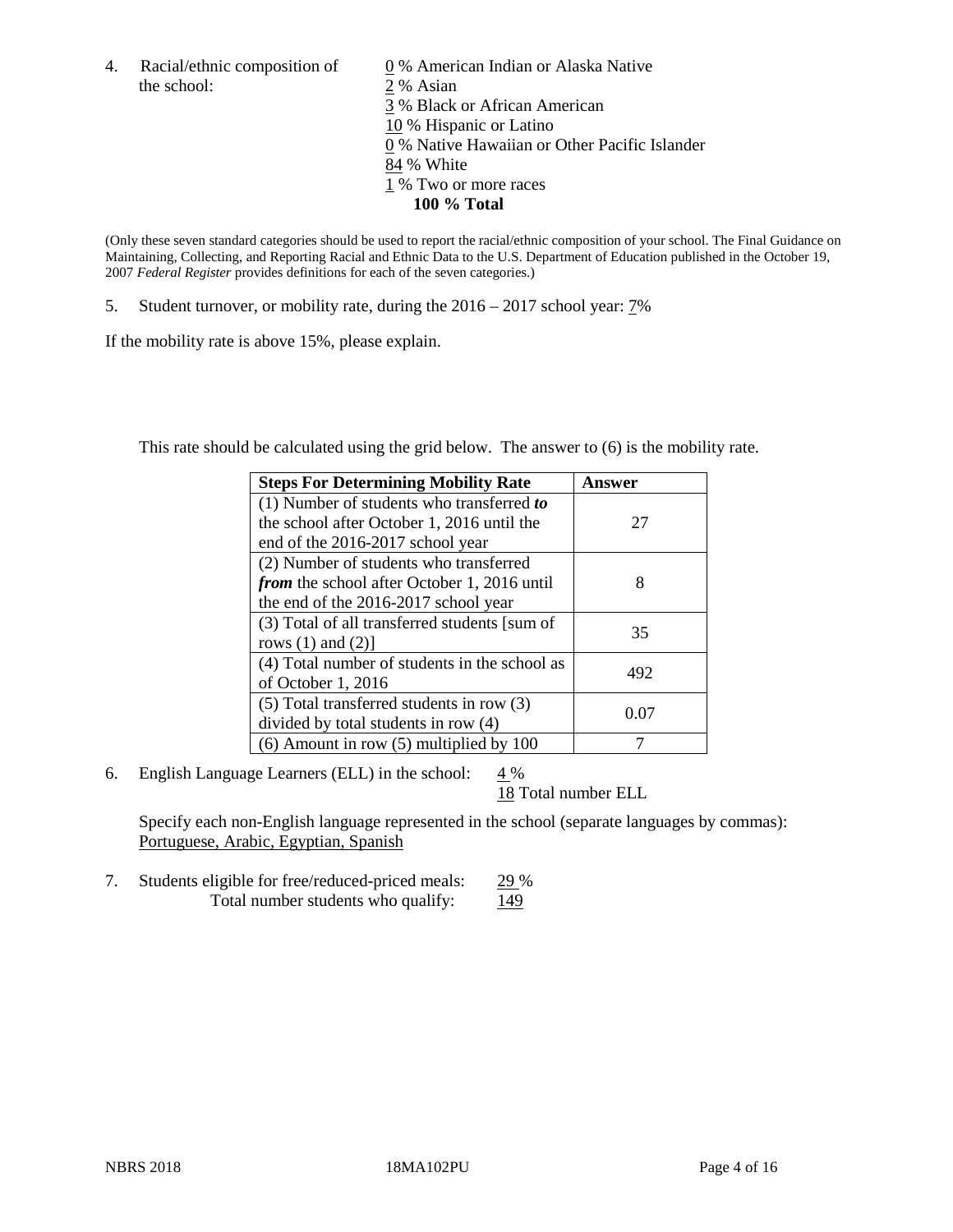51 Total number of students served

Indicate below the number of students with disabilities according to conditions designated in the Individuals with Disabilities Education Act. Do not add additional conditions. It is possible that students may be classified in more than one condition.

| 8 Autism                   | 29 Multiple Disabilities                |
|----------------------------|-----------------------------------------|
| 0 Deafness                 | 1 Orthopedic Impairment                 |
| 0 Deaf-Blindness           | 27 Other Health Impaired                |
| 0 Developmentally Delayed  | 16 Specific Learning Disability         |
| 10 Emotional Disturbance   | 23 Speech or Language Impairment        |
| 1 Hearing Impairment       | 0 Traumatic Brain Injury                |
| 10 Intellectual Disability | 1 Visual Impairment Including Blindness |

- 9. Number of years the principal has been in her/his position at this school: 12
- 10. Use Full-Time Equivalents (FTEs), rounded to nearest whole numeral, to indicate the number of school staff in each of the categories below:

|                                                                                                                                                                                                                                | <b>Number of Staff</b>      |
|--------------------------------------------------------------------------------------------------------------------------------------------------------------------------------------------------------------------------------|-----------------------------|
| Administrators                                                                                                                                                                                                                 | $\mathcal{D}_{\mathcal{A}}$ |
| Classroom teachers including those<br>teaching high school specialty<br>subjects, e.g., third grade teacher,<br>history teacher, algebra teacher.                                                                              | 34                          |
| Resource teachers/specialists/coaches<br>e.g., reading specialist, science coach,<br>special education teacher, technology<br>specialist, art teacher, etc.                                                                    | 6                           |
| Paraprofessionals under the<br>supervision of a professional<br>supporting single, group, or classroom<br>students.                                                                                                            | 8                           |
| Student support personnel<br>e.g., guidance counselors, behavior<br>interventionists, mental/physical<br>health service providers,<br>psychologists, family engagement<br>liaisons, career/college attainment<br>coaches, etc. | 6                           |

11. Average student-classroom teacher ratio, that is, the number of students in the school divided by the FTE of classroom teachers, e.g.,  $22:1$  15:1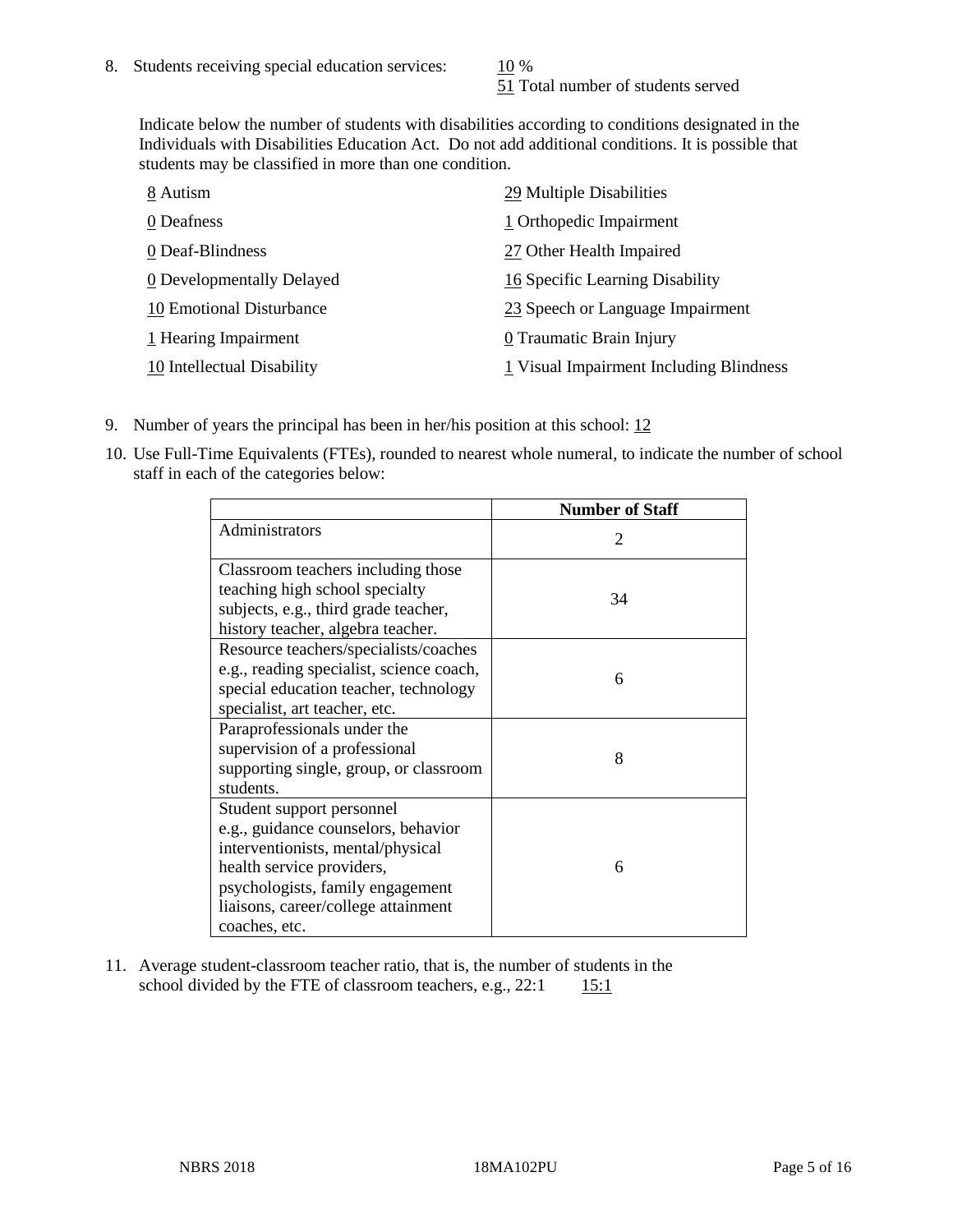12. Show daily student attendance rates. Only high schools need to supply yearly graduation rates.

| <b>Required Information</b> | 2016-2017 | $2015 - 2016$ | 2014-2015 | 2013-2014 | 2012-2013 |
|-----------------------------|-----------|---------------|-----------|-----------|-----------|
| Daily student attendance    | 94%       | 94%           | 94%       | 93%       | 91%       |
| High school graduation rate | 94%       | 97%           | 89%       | 90%       | 88%       |

#### 13. **For high schools only, that is, schools ending in grade 12 or higher.**

Show percentages to indicate the post-secondary status of students who graduated in Spring 2017.

| <b>Post-Secondary Status</b>                  |        |
|-----------------------------------------------|--------|
| Graduating class size                         |        |
| Enrolled in a 4-year college or university    | 72%    |
| Enrolled in a community college               | 22%    |
| Enrolled in career/technical training program | 2%     |
| Found employment                              | 2%     |
| Joined the military or other public service   | 1%     |
| Other                                         | $\sim$ |

14. Indicate whether your school has previously received a National Blue Ribbon Schools award. Yes No X

If yes, select the year in which your school received the award.

15. In a couple of sentences, provide the school's mission or vision statement.

To provide a learning environment that recognizes individual differences and abilities and promotes the intellectual, artistic, physical, cultural and emotional development of all students.

16. **For public schools only**, if the school is a magnet, charter, or choice school, explain how students are chosen to attend.

All town resident students are accepted. Five additional grade nine, non-resident slots have been offered on a first come basis for the previous five years. Due to increased resident enrollment we are no longer able to offer open slots for non-residents.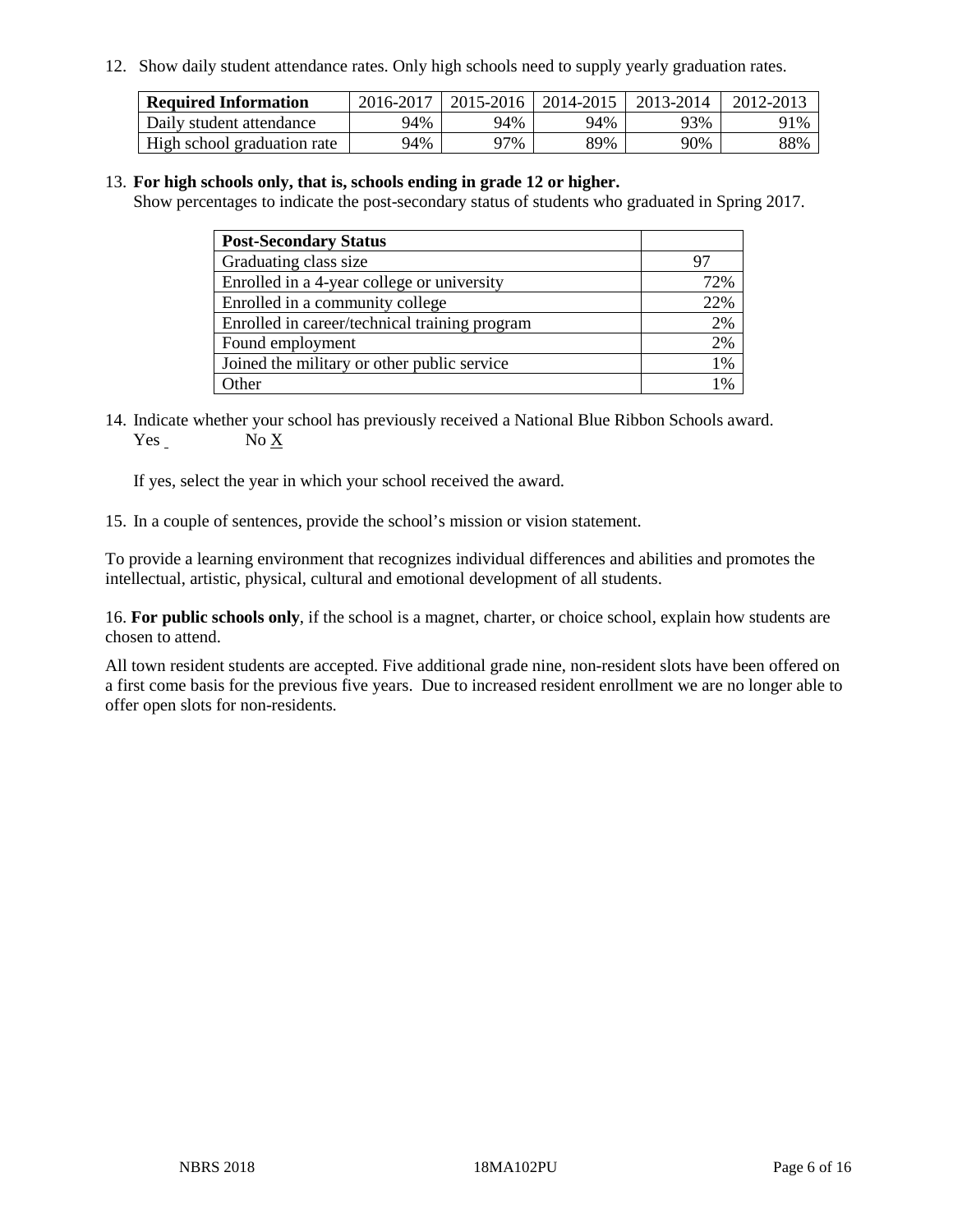# **PART III – SUMMARY**

The Town of Abington is located halfway between Boston and Plymouth in Massachusetts's Plymouth County. It is a middle class community where many families remain each generation to raise their families. Abington's school district serves close to 2030 students. The race and ethnicity of the student population mirrors the community. The district's student population is 85% white, 8% Hispanic, and 7% African American, Asian or Non-Hispanic/Multi-Race. English Language Learners make up just under 5% of the district while almost 24% of students are economically disadvantaged. Being a small town has not saved Abington from being significantly impacted by a state wide opioid epidemic, homelessness, financial hardships and domestic distress that plagues the rest of the state and country. Despite the myriad of socialemotional impacts on students, about 93% of Abington High School's graduates attend college, 70% of whom attend four-year college programs. In the last several years Abington High School has had high success with deterring drop outs and the rates have been improving steadily over the years. In fact, enrollment has climbed from 448 students in 2016-2017 to 513 students during the 2017-2018 school year. There are 39 teachers teaching 192 classes in Core Academic areas. One hundred percent of the teachers are licensed in their teaching assignment. The high school serves grade 9 through 12.

Abington High School once referred to as "the best bang for the buck," situated as the small town between two cities. It is a relatively stable socio-economic community of 16,000 people with 30% of adults holding bachelors' degrees and a median household income of \$77,000. The school district spends about \$1500 less than the state average in per pupil expenditure. The student population historically shrinks by about 20% - 25% between grade 8 and grade 9 as students choose between AHS, multiple private and parochial schools, and vocational technical options. Until very recently, all of the school buildings were more than 50 years old. In 2017 the community erected a state of the art co-located pre-K, middle-high school. In the last two years we have seen a smaller percent leave the district. Eighty-six percent of the class of 2017 took the SATs and 96% had plans to enter college. The community has a small group of generous alumnus families who sustain some programming such as junior varsity athletics, music programming, and contribute about \$65,000 – \$75,000 in annual scholarships for its typical 100-125 graduates. Alumni also volunteer to serve on decision making committees and fundraising groups, coach and teach in the schools, and often come back to speak at special events. With few exceptions AHS students have always met or exceeded state achievement targets. Green Wave Pride is a strong cultural component for the student body and is visibly integrated into all athletics and co-curricular activities. The integration of regular education students with special education students (in elective classes, in the Green Wave Café, in Unified Sports) has been a strong indicator of the culture of inclusion. AHS maintains a few "enrichment clubs" to be named later so that if students have an idea of something not previously budgeted, we can add it into our programming. A few recent examples have been chess club, dance team, and ultimate Frisbee. This also demonstrates the strong embedded values of student choice and voice. The staff (teachers, administrators, paraprofessionals) are a healthy mix of veteran and non-veteran with very low turnover. Most staff take on additional supporting roles such as club adviser or coach and also attend student activities, dances, games, concerts, plays, etc.

AHS has recently reduced the number of academic levels and increased the number of unleveled courses, encouraging and challenging students to perform at higher levels. Advanced Placement courses are offered in at least six disciplines and are offered as open enrollment with few exceptions. Students are also encouraged to enroll in college courses for dual credit. Students are also able to enroll in online courses if the course of interest is not offered at AHS.

Three years ago the subgroup populations of students with disabilities, English Language Learners, and economically disadvantaged grew in number without comparable supports/programming or modifications to instructional delivery. The standardized achievement scores and growth scores for the first time, failed to meet the target. This sparked a full court press to step up our game and truly analyze student work, form data teams, and develop common formative assessments. We consistently used evaluation terminology that would resonate "how have you used formative assessments to inform and adjust instruction?" At the same time, we experienced a significant increase in the number of students reporting stress, anxiety, depression and trauma related illness. In response, we completely upended the special education delivery model and added social-emotional goals to every School Improvement Plan since. These factors have driven school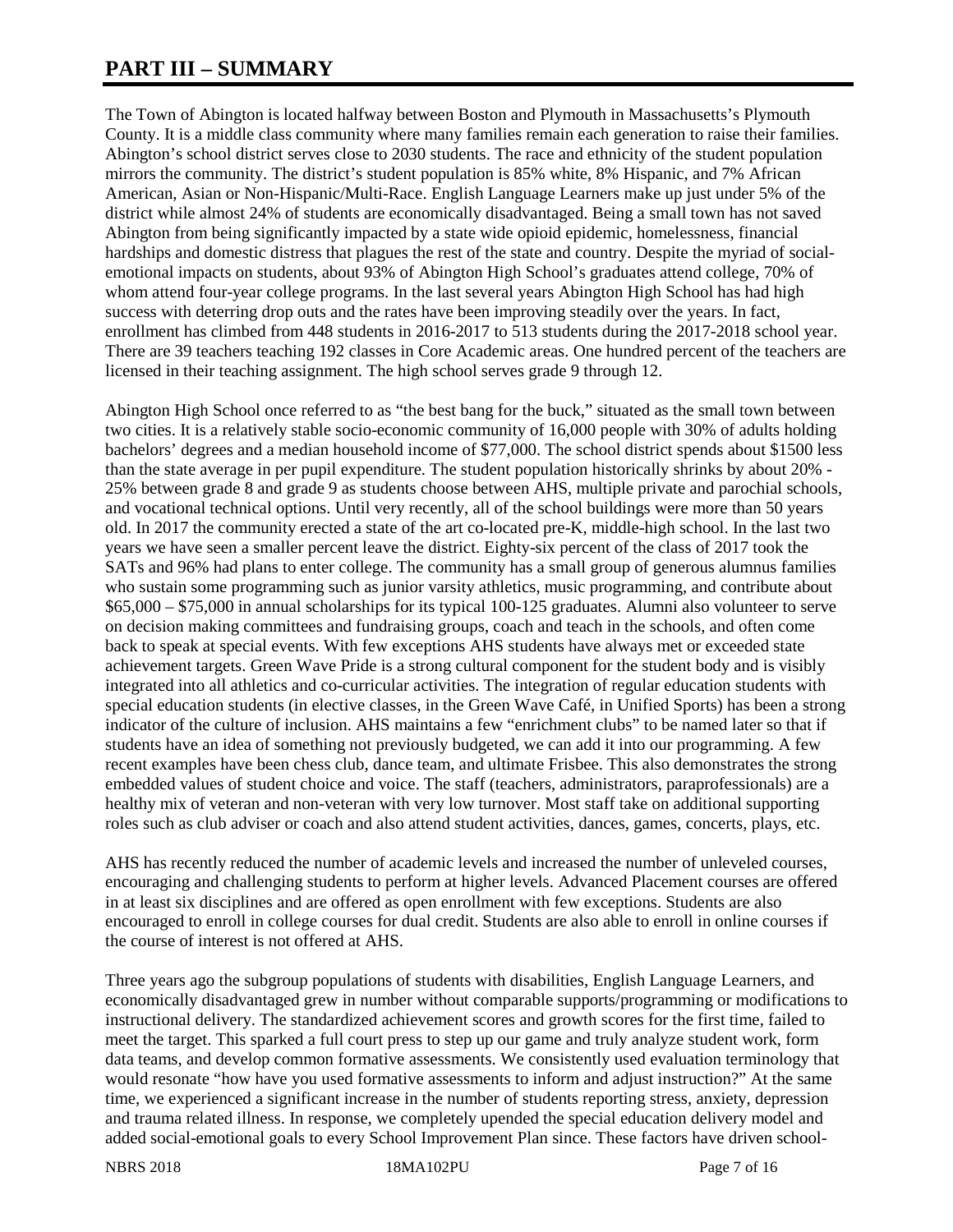wide professional development both outsourced and from within in formative assessments, rigor vs. rigid, teaching vs. learning, and trauma sensitive schools/classrooms.

A colossal pedagogical shift from "teaching" to "learning" took place. A deep dive review of the socialemotional factors that hinder learning resulted in a broad whole school/whole child ideology, grounded in Maslow's hierarchy of needs theory of self-actualization. School wide programs developed as a result such as Language Buddies for the ELL students, Unified Sports for the students with disabilities, global learning field trips, and all staff acquiring Sheltered English Immersion endorsements. Practices and policies evolved that elevate student voice and choice, such as breakfast and snack opportunities, senior privileges, outside dining, and restorative justice in lieu of punitive consequences for minor offenses. The foundational reasoning requires the school develop ways to disrupt the behavioral and structural obstacles that impede student learning. The most effective element in the application and implementation of all new strategies has been the consistent integration of common planning time within the school day. We are in our third year of bimonthly department specific planning time directed by department heads/directors to analyze student work, share effective teaching strategies and collaborate on lesson planning.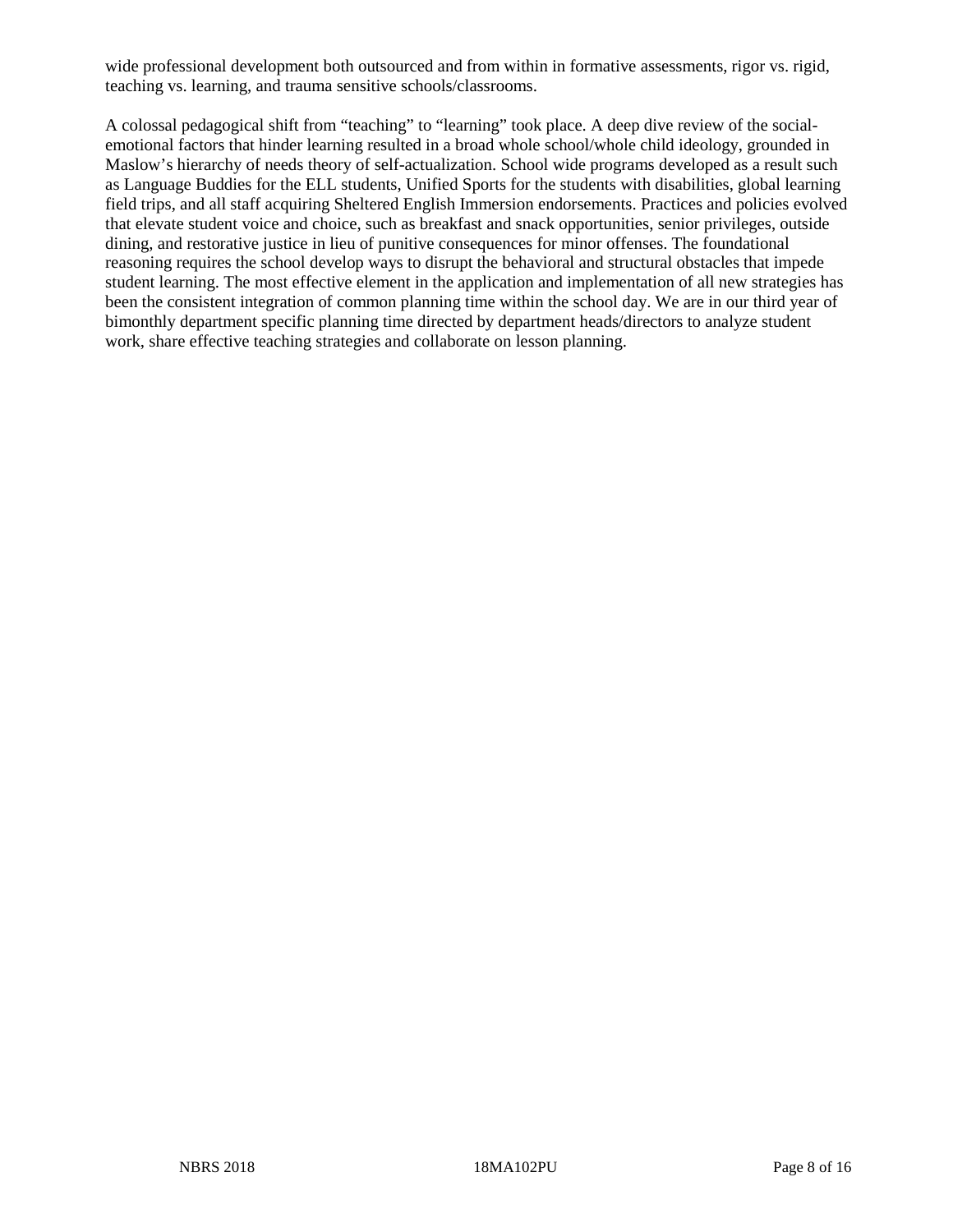# **1. Core Curriculum:**

At Abington High School, students of all abilities are expected to acquire foundational skills in core curriculum. Content, scope, and sequence for each core subject takes on an individualized and targeted approach to meet the needs of the learners and appropriately support student achievement. Using data analysis from a variety of assessments, collaborative feedback from department meetings, and feedback from stakeholders, all core curriculum is targeted to meet the school's learning standards.

As indicated by the Massachusetts Frameworks, students are expected to pass an English Language Arts course at each grade level. All students address one essential question in their courses: what do texts reveal about the human condition? Students read literature as a means of exploring the power of the human ability to effect change. Using written narration and argument, collaborative learning, and presentation, students advocate for themselves and others using the content of their reading as a foundation for original thought. To address student learning, teachers engage students with texts emphasizing a growth mindset. By role playing, drawing, using mobile apps, jigsaws, gallery walks, and mock trials, etc. students connect texts to life. Texts spiral in sophistication and students write in increasingly challenging ways, both academic and personal. Through targeted analysis of the craft and structure of texts, students acquire foundational knowledge of the power of the written word which they then apply to their own writing. A cross-curricular summer reading program that promotes student choice demonstrates learning is life-long.

As part of the Social Sciences curriculum students are required to pass three years of history courses to graduate from Abington High School. These required classes, as dictated by the Massachusetts History Frameworks, are World History (grade 9), U.S. History 1 (grade 10), and U.S. History 2 (grade 11). All required standards from the Massachusetts Frameworks are included in our curricula. In addition, teachers utilize common rubrics to assess historical thinking skills: primary source analysis, change over time and forming, and defending an argument. All students, regardless of level distinction, are held to these rubrics' standards. These historical thinking skills were selected by the history department to help advance the academic achievement of the student body and prepare students for success in college and career choices. In addition to the program of studies including a course called Politics and Government, an upper-class elective, all required history courses address civic learning and engagement through topics like government structures, elections, civic engagement over time, and suffrage over time.

In Mathematics, Abington High School has a four-year graduation requirement, with the lowest math we offer being Algebra 1. This means that every student will graduate with at least Algebra II. For our students who struggle in achieving this goal, we have various supports in place. First, we have split our lower levels of Algebra I into a two semester class for struggling learners. This ensures that if a student does not pass, they can start again without having to fail an entire year. As a sophomore, they can complete the second half of Algebra while completing Geometry as well. Students who struggle in accessing the foundational skills are usually placed into a course where there is a co-teacher in the room, as well as having access to an Academic Support class and MCAS tutoring during the school day.

The high school Science, Technology and Engineering (STE) program provides a hands on, inquiry-based learning experience in the four general areas of science (i.e., physical, life, earth and space science, and technology/engineering) as designated by the 2016 Massachusetts STE Curriculum Frameworks. The grade 9 and 10 science courses are core science requirements, not only as a culmination of the PreK-10 science program and MCAS preparation, but also as preparation for all grade 11 and 12 science offerings. Upperclass science courses continue to build upon the foundation to develop scientifically and technologically literate citizens by engaging them to be able to read and understand scientific texts, collect and analyze data through labs and activities, collaborate with peers in problem solving, and apply their findings to real world applications needed for civic participation, college preparation, and career readiness.

Through ELA, Social Students, Mathematics, and STE students develop skills in communication, applied research, inquiry based learning, and problem solving. As detailed above, the core curriculum overall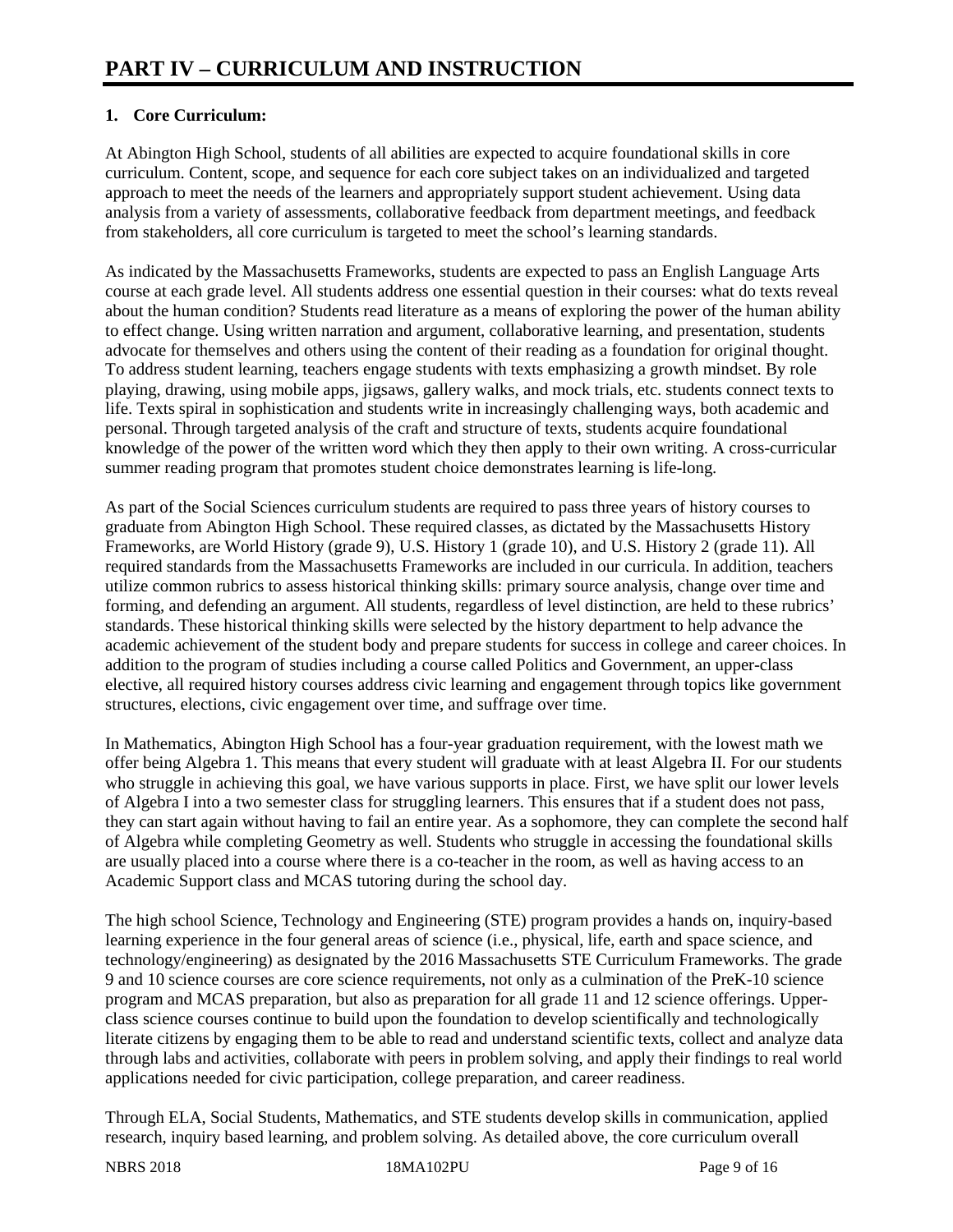encourages civic participation and responsibility through varied opportunities for real life application. The targeted instruction and deliberate interventions built into the curriculum in each concentration also support student's advancement to college and career readiness. Each of these core disciplines have developed a secondary supporting curriculum for students with disabilities, demonstrating high expectations that all students will acquire college and career ready skills.

# **2. Other Curriculum Areas:**

Beyond the core curriculum, Abington High School's other curriculum areas support students' acquisition of essential skills and knowledge in each of their respective disciplines. These areas include: visual and performing arts, physical education/health/nutrition, foreign language, and technology/library/media.

The selection of visual art course offerings provides distinctive experiences and knowledge for all students regardless of artistic ability and career interests. The vague notion of talent is not a prerequisite for electing a course, but interest and enthusiasm are essential. Students can elect art courses for personal development, cultural and creative exploration and enrichment, and portfolio development for college admission. Each course incorporates art making, art appreciation, and art evaluation, using a fine art creative problem-solving approach in which art projects have no single solution. Gaining knowledge in art is a process, which includes: visual literacy, contextual relevancy, and critical response. Perception, communication, production, evaluation, aesthetic knowledge, and making connections are the goals of the program. Teachers accommodate students with special needs by modifying instruction to meet the needs and ability levels of all students including gifted, ELL, and other exceptional students. The Art Curriculum aligns with the Massachusetts Arts Curriculum Frameworks (1999) and National Visual Arts Standards (2014).

The study of music fosters artistic development, critical thinking, and the pursuit of lifelong learning. Classes meet every day and students perform several times each year. Students build on previously learned technical skills, interpretation, listening skills, knowledge of musical terms and symbols, scales, melodies, chords and harmony. Students have the opportunity to audition for District and SEMSBA Festivals or be recommended for participation in college honor groups or Lions all-state band. The Music Department also offers non-performance electives: Beginner Guitar, Electronic Music I and II, Media Production, Movies that Rock, and Rock Band.

The study of a foreign language is a component of the curriculum in grades 7 through 12. All grades meet every day for the entire school year. Students must successfully study two years of the same language in high school to fulfill the graduation requirement. The study of a foreign language supports all disciplines of the core curriculum. When studying a foreign language, students learn and reinforce the same skills as in English Language Arts such as reading, writing, speaking, and listening. When studying vocabulary and grammar students acquire a better understanding of English vocabulary, grammar, and syntax. The students also learn about the culture, history, literature, and art of the countries that speak the language they are studying. This supports the acquisition of knowledge in the disciplines of history, science, art and music. In the area of mathematics, students learn how to convert to the metric system, Fahrenheit to Celsius, and to currencies of other countries. One of the greatest contributions that the learning of a foreign language imparts to students is an understanding and appreciation of other cultures. It instills an understanding of global awareness and cultural differences.

Health Education courses are designed to provide students will the knowledge and skills that lead to positive attitudes and behaviors that support lifelong health. The courses focus on emerging health concepts and issues, as well as current research on effective health practices and motivational strategies to change unhealthy behaviors. All students are required to take a half year of Health in grade 10 and physical education every year. Students in grades 11 and 12 have the option of taking up to four different electives. The goal of physical education is to develop physically literate individuals who have the knowledge, skills and confidence to enjoy a lifetime of physical activity.

The Library Media Center (LMC) is the heart of the learning community. Flexible scheduling encourages staff, students, and the community at large to take advantage of the library's resources. Although there is a print collection for both the middle and high school, the LMC embraces a learning commons model infused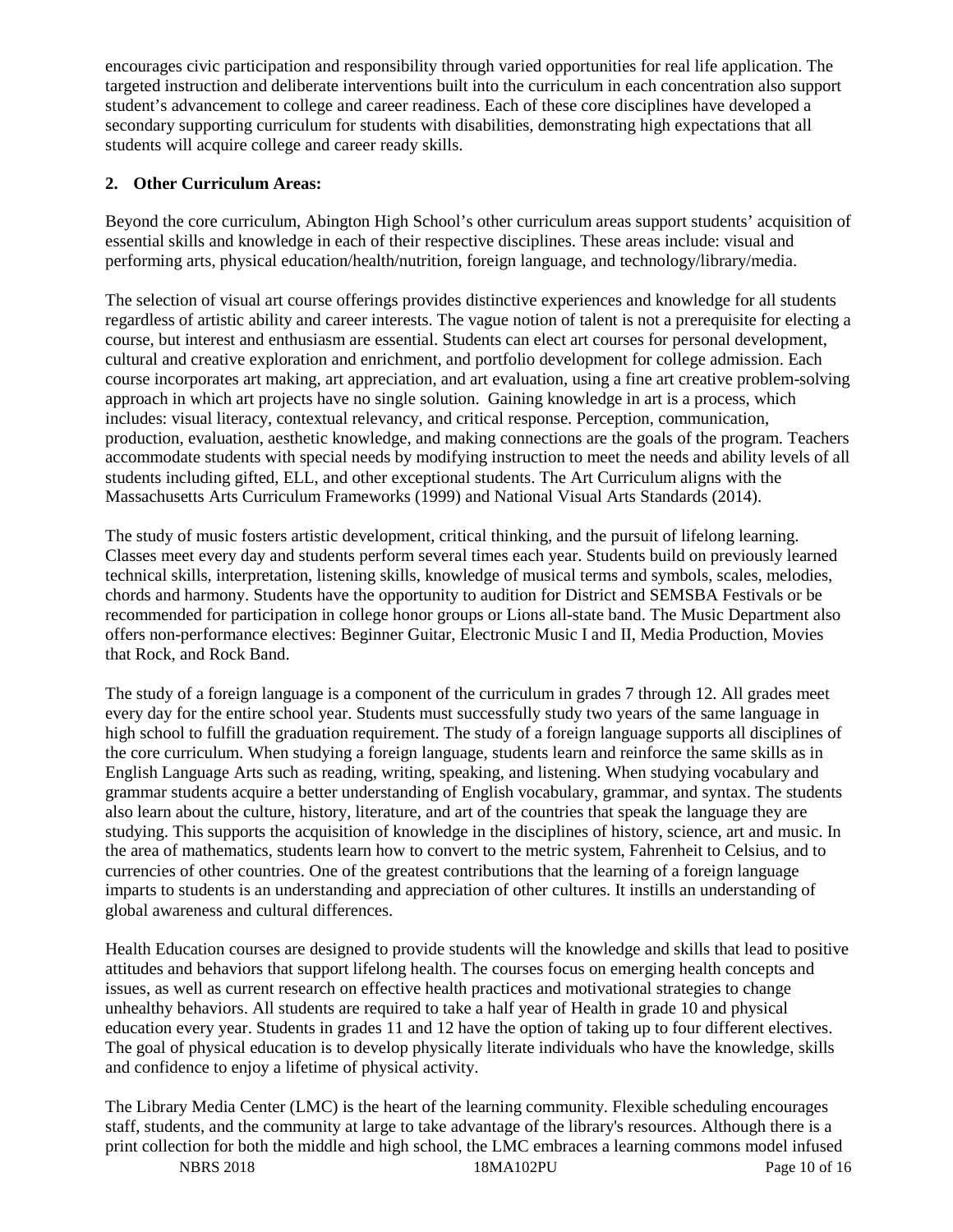with technology and versatile workspaces that encourage inquiry, creativity, and collaboration. It was designed to be a multifaceted learning community, where students can come to work individually or in groups. Classes can also sign up to make use of the library's resources. The architecture and modular furnishings are designed to be rearranged to meet the user's needs. Flexible scheduling of the library staff allows the library media teacher to provide instruction and assistance to staff and students on a need to know basis throughout the day and even after school. Two days a week, the LMC stays open until 4:00 and there is a late bus for students that might not otherwise be able to participate in afterschool activities because they had no ride home. In addition to that, a blended learning digital literacy course has just been added to the program of studies.

#### **3. Instructional Methods, Interventions, and Assessments:**

Abington High School teachers employ a variety of instructional methods to promote student-centered learning. Teachers use Essential Questions from their content area to drive each lesson. Expectations are clearly articulated and posted in classrooms. The co-teacher model supports a tiered instructional process by providing individual support to students based on their varied needs. The universal design of instruction and the technology in our classrooms provides the opportunity for all students to access the curriculum and participate in daily activities. Teachers receive professional development training in order to provide a high level of technology-based support. Faculty members periodically participate in Instructional Rounds to observe how colleagues differentiate instruction by using multiple modalities of teaching to accommodate students with diverse learning needs. Through this process, our teachers develop a shared practice of observing, discussing, and analyzing teaching and learning. Some of the instructional strategies noted during a recent round of observations include: discussing essential questions at start of class; grouping students to create a collaborative learning environment; asking probing questions to informally assess comprehension; providing opportunities to apply/extend knowledge; redirecting students who are distracted; and, using a ticket to leave to assess individual student learning and adjust practice accordingly.

Abington High School uses a tiered intervention model to ensure a high level of achievement for all students. Tier one begins with maintaining a positive school culture focused on inclusive practices such as Unified Sports, Language Buddies, anti-bullying and anti-drug initiatives, as well as a breakfast program. Tier two offers a high level of student support through IEPs, 504s, academic support, co-teaching, and ESL classes. We also have a Student Support Team that meets weekly to respond to the social and emotional needs of students. Our Academic Center for Enrichment offers after school tutoring twice a week and includes a late bus option for students who need transportation. Tier three focuses primarily on crisis intervention, in addition to expanded tutoring options, such as at home, etc. The district and school accommodation plans are reviewed annually to ensure best practices are embedded within curriculum planning and lesson delivery.

Teachers use a variety of assessments, both formative and summative, to gauge student learning. Formative assessment strategies are embedded in daily teaching practices. Targeted professional development is periodically conducted to allow teachers to share their most effective formative assessments and practice new ones with colleagues. As part of the evaluation process, teachers have been encouraged to specifically focus on using formative assessment to adjust their daily practice and reflect on the ways it promotes higher levels of student learning. Summative assessments are curriculum driven and standards-based and are typically administered department-wide to ensure equity for all students. Additionally, students take statewide assessments, SATs, Advanced Placement exams, etc. Data teams meet to review assessment data to analyze and improve student and school performance. Departments meet bi-monthly to analyze assessment data and discuss student performance, areas of weakness, and intervention strategies for particular identified gaps. Department heads and directors then meet with administrators to determine budgetary, staffing, professional development needs to respond to curriculum priorities to support and improve student and school performance.

Currently there are no significant achievement gaps. Targeted interventions to respond to previously identified gaps between the test scores of all students and test scores of subgroups have been successful. On our most recent state-wide assessment, the subgroups actually out-performed the aggregate.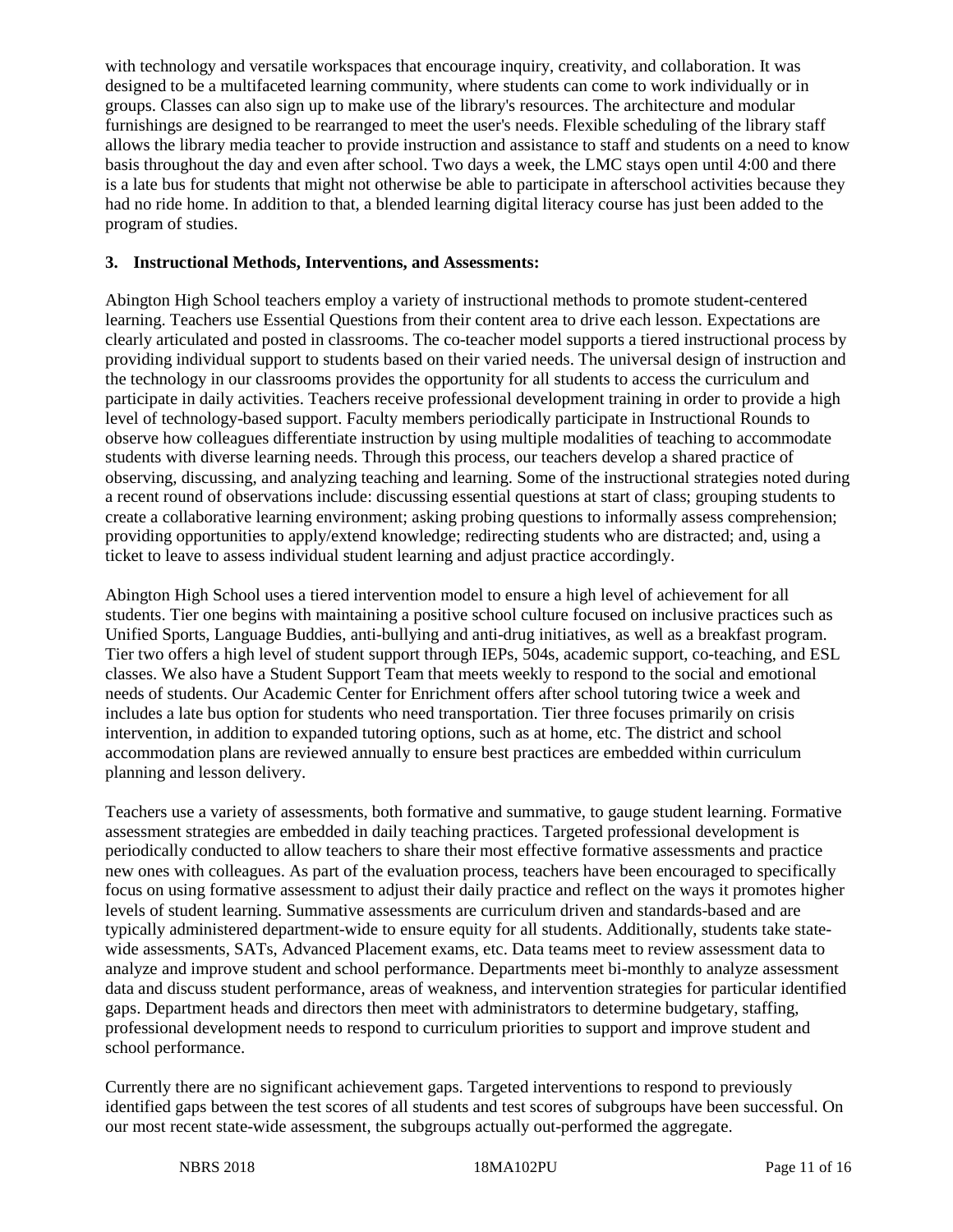As a high performing school, maintaining high levels of achievement is a high priority. A positive school culture that fosters inclusiveness is essential as it allows us to nurture and support the social and emotional needs of our students while providing them with a meaningful educational experience. The instructional approaches and reflective practices employed by teachers continue to focus on student-centered learning. Frequent and varied evaluations of student learning via formative and summative assessments yields meaningful data for teachers to analyze and inform daily practice and curriculum planning. Tiered interventions are in place to provide support that is responsive to students at an academic and social emotional level.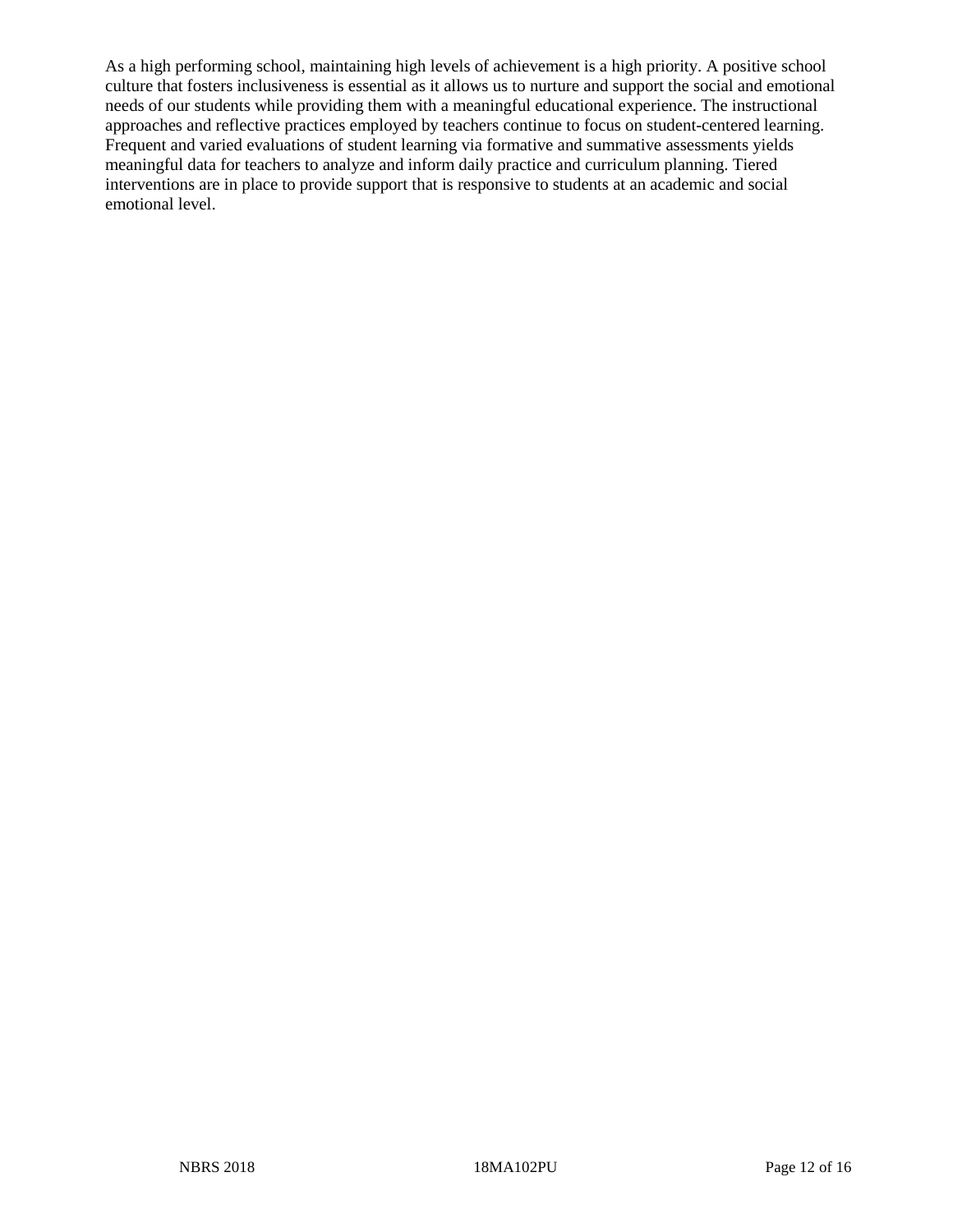# **1. School Climate/Culture:**

The Abington High School mission is to provide a learning environment that promotes the intellectual, artistic, physical, cultural, and emotional development of our students. We seek to create an educational experience based upon a curriculum reflecting the standards set forth in the Massachusetts Curriculum Frameworks. Recognizing and serving individual differences, interests, and abilities, our educational community aims to prepare students to become informed, skilled, and responsible citizens.

Abington High School offers a variety of activities to provide students with options to stay engaged and motivated. Students can express their interests through academically based clubs, peer support groups, artistic and literary avenues, and through our athletics program. In total Abington High School has over 20 clubs and over 20 junior varsity and varsity athletic programs for students to participate in. If there is student interest, but there are not enough numbers to house a team, the athletic department collaborates with surrounding district's athletic programs to create these opportunities for students. For example, our Wrestling and Tennis teams are cooperative based programs where our students and other local high school students compete together on one varsity team. Most recently Abington High School developed programs to engage our most vulnerable populations: English Language Learners and our students who have moderate to severe disabilities. These clubs include the Language Buddies Program where English Language Learners and Native English speakers come together and attend field trips with the goal of building connections and developing language. The Unified Sports Program is a co-ed, inclusive sports program for all high school students. The program focuses on promoting sportsmanship and teamwork within the Abington High School community. Unified Sports provides opportunities for all students regardless of their abilities to compete together on one team.

In regards to staff climate and culture, Abington High School offers a variety of practices to help teachers feel valued and supported. Some of these practices include planned team-building activities, a Mentoring Program for new staff members, common planning time built into the schedule every other week, and Instructional Rounds which provide teachers the opportunity to observe their peers and reflect on their own practices. The evaluation system also provides opportunity for staff to have an open dialogue with administration with the purpose of discussing personal and team goals and providing constructive feedback on ways to improve. Staff are able to express their ideas and/or concerns often through online surveys and face to face conversations as the Administration has an open-door policy model. This model is not a topdown approach, as staff share responsibility for student success.

# **2. Engaging Families and Community:**

Open, clear, and timely communication has been Abington High School's most successful strategy in engaging families and the community. In order for all educational stakeholders to stay connected and informed, it is encouraged to register for Constant Contact which is a communication tool to efficiently inform the greater population. This tool helps to keep parents and community members involved and up to date on the everyday happenings of Abington High School and of special events or announcements. Daily Announcements and the Principal's Monday Message which recognizes student, staff and school accomplishments in addition to outlining future school related events are emailed directly to anyone who has an Abington High School Constant Contact account.

Modes of communication have evolved over the past couple of years with the use of social media. In addition to the above mentioned forms of communicating, administrators are now using social networking sites such as Twitter and Instagram to reach more people in the educational community. Furthermore, teachers are using other online modes such as our online portal, classroom blogging and teacher webpages to help students and families stay informed of what is going on in a particular classroom. Examples of these sites are located and available to the public on Abington High School's web page.

With communication, comes access to information. Student academic progress in the form of report cards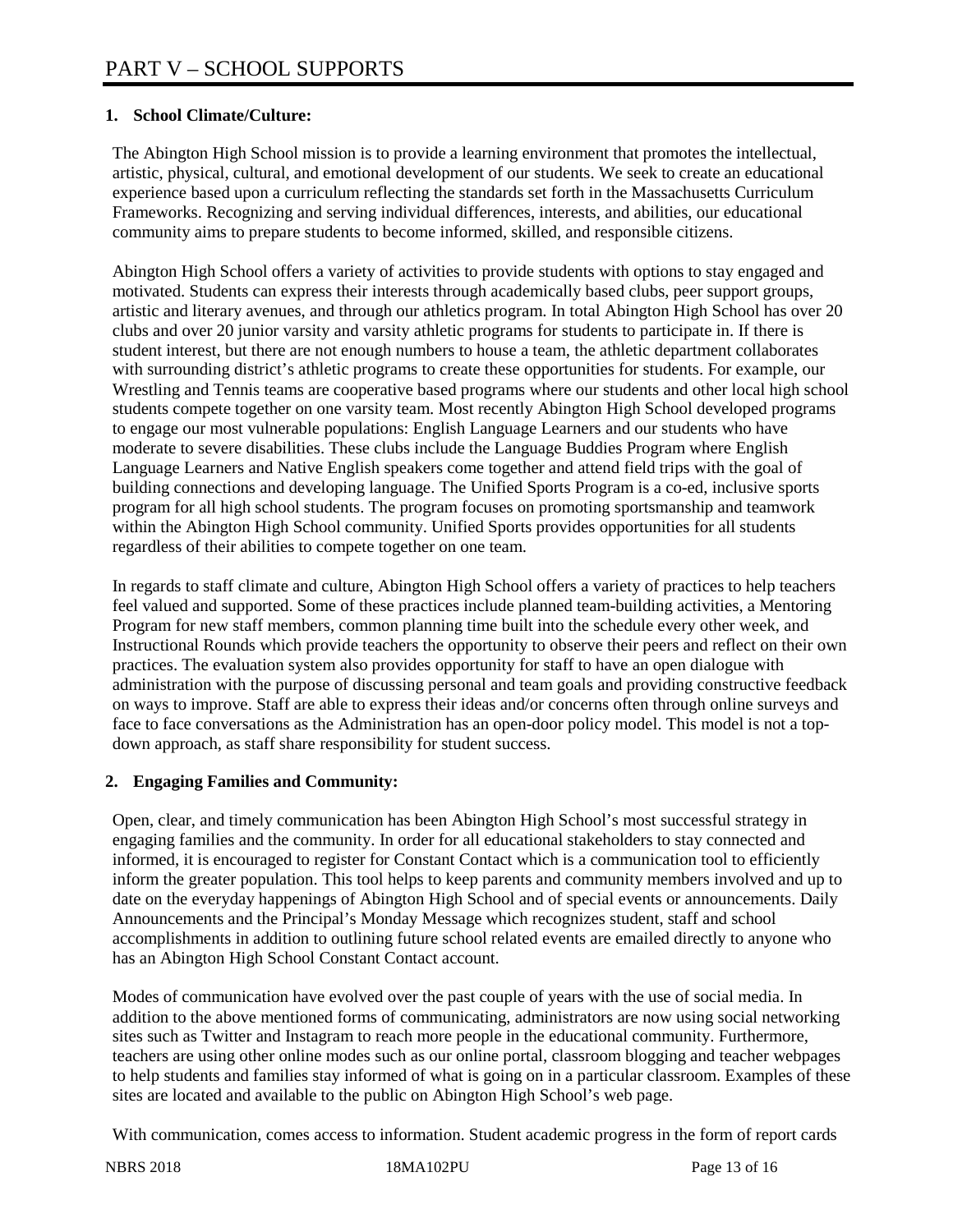are mailed home on a quarterly basis. Through the online portal system, however, parents have unlimited access to their students grades and therefore are able to stay up to date on their student's progress. Abington High School has also improved the access for Parent Teacher Conferences, implementing an online system for parents and/or guardians to sign up to speak with their student's teachers. The Guidance Department is also available to meet with families once a month during scheduled evening hours to accommodate working parent's schedules.

Abington High School hosts multiple evening events to educate parents and the community on student interest topics such as College Planning, Financial Aid and current Social Issues impacting our population, including but not limited to school safety, alcohol and drug abuse, and the implications of misuse of social media. It is also common practice to share information about presentations hosted by other local schools that are opened to the public.

Through communication, Abington High School has developed a strong alumni and community member involvement. Alumni has been integral in supporting the athletic program in addition to being guest speakers in classrooms and award ceremonies and contributing to local scholarships for our graduating seniors. Alumni and Community Connections have also helped develop a "Credit for Life" program where senior students participate in mock, money related life scenarios with volunteers from local community businesses such as the bank, housing authority and car dealerships.

# **3. Professional Development:**

The Abington Public School District approaches professional development with a shared vision for growth through an academically focused Vision and Strategic Plan. The plan is the culmination of analysis and work by a strategic planning committee consisting of teachers, administrators, parents, students, school committee members, and community leaders. Abington High School's Improvement Plan incorporates several elements of the district's vision to target the specific needs of the population within the high school. This school based plan drives professional development and includes academic achievement goals each year in addition to programming goals and social emotional goals.

At the district level, a Curriculum Planning Council meets monthly with district administrators, department heads, and directors to establish and monitor short term goals and planning needs aimed to meet student achievement to align individual school professional development with ongoing district level goals and initiatives. Through this council, curriculum updates and analysis of student achievement data align professional development closely with major subject area standards. In addition, the district's Curriculum Instruction and Assessment Director uses insight from the Planning Council to develop vertical teaming with lower grades to target achievement gaps.

Individually within the high school, department heads and directors filter the district and school determined needs to teachers in bi-weekly common planning meetings by department. Obtaining the title "Wave Week Wednesday" from the school's mascot, this common planning builds positive culture, inspires departmental goals, encourages targeted data analysis based on academic standards, and aligns each department's individual work with the greater school improvement plan. Twice or more per year, this time is dedicated to interdisciplinary collaboration.

# **4. School Leadership:**

Abington High School embodies a shared leadership philosophy. The administration and staff work together to make decisions that are in the best interests of students. They support all students in achieving success, fostering the physical, intellectual, technological, social, emotional and artistic development of all students. The leadership team includes the Principal, Assistant Principal, a Crisis/Student Support Team with three guidance counselors, the school nurse, the school psychologist, the Special Education Team Chair, the school resource officers, and the Athletic Director. The student leaders and School Council also share in decision making as representatives of the students and community.

NBRS 2018 18MA102PU Page 14 of 16 The Principal and Assistant Principal work to encourage staff initiative and innovation by supporting new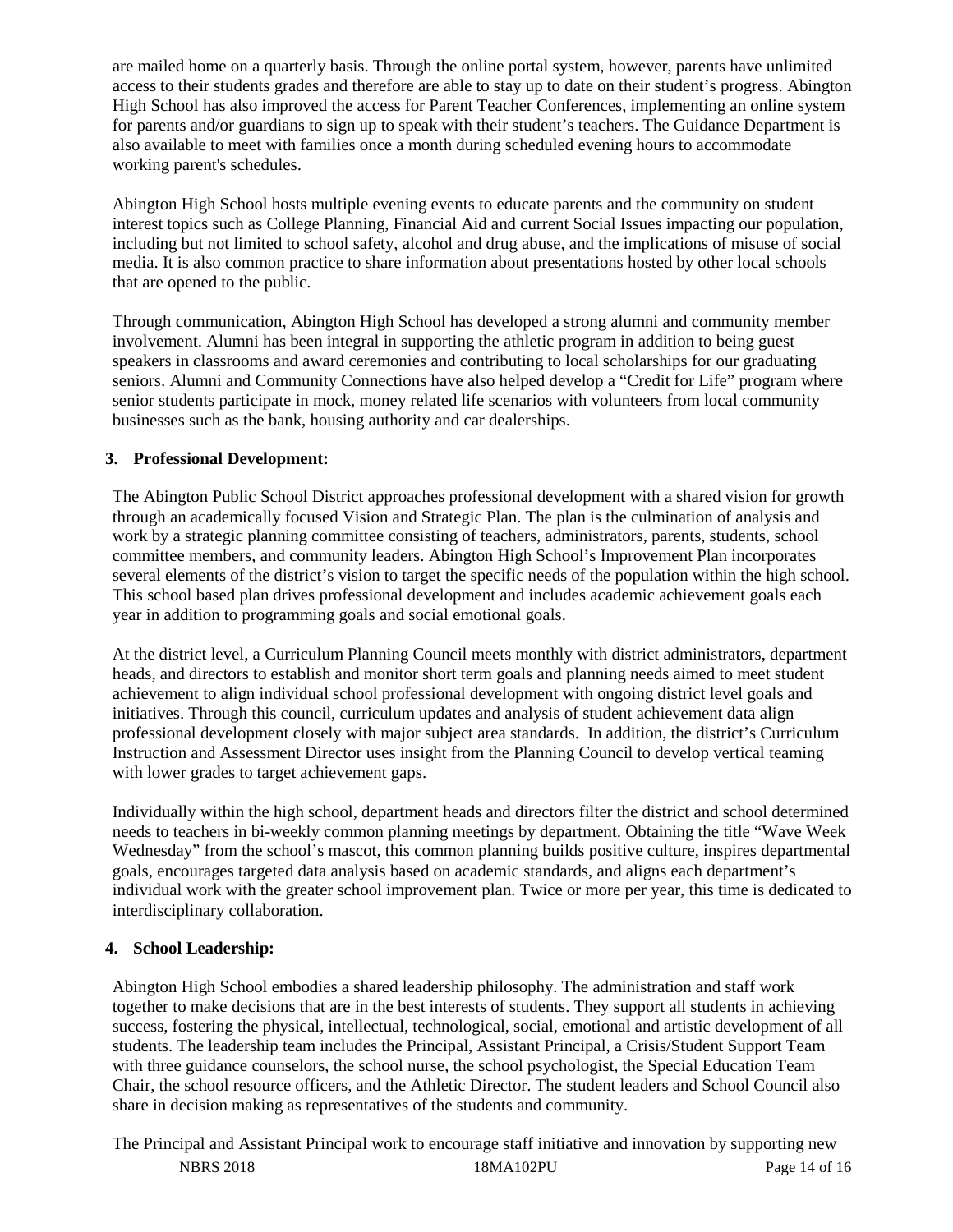proposals and ideas within the school (via blogs and surveys) and implementing professional development that is essential for effective instruction and improved student learning. In 2015, teachers created a Global Studies Program after the principal invited a guest speaker to speak to faculty about the benefits of student travel. Abington students have now visited almost a dozen countries through this program and the school runs two full trips each year. In 2016, a teacher in collaboration with guidance and the athletic department proposed the "Academic Enrichment Center." A program was created for students after school to access tutors, get homework help, or join extracurricular activities. A late bus is provided too, enabling access to the building, staff, and resources. In 2017, ELL teachers worked with the school leaders to establish the "Language Buddies" program which helps our ELL students assimilate academically and socially. Innovative programs supported by the administration target the success of all students and increase student achievement overall.

The Student Support Team (SST), a model tier 2 strategy, meets weekly regarding students at need. The team works to establish a safe, tolerant, supportive, and equitable learning environment in the building. There is an established referral process that staff use to refer a student to the SST team and the team discusses individual student needs in collaboration with their history and reported teacher/family concerns. SST is vital to the social and emotional well-being of students and the school as a whole. They cultivate an educational partnership among home, school, and in the community.

The Principal and Assistant Principal meet monthly with School Council which consists of teachers, community members, parents, and students. They review updates and proposals to curriculum, programing, and policies. The group members bring forward proposals from the various stakeholders they represent and the Council debates the alignment with the school's mission and student needs before sending them on to the School Committee for approval.

Overall, maintaining positive working relationships and a sense of shared leadership among administrators, staff, and all other stakeholders is of the utmost important to Abington High School. Those relationships and the honest, open, and timely communication that results from them positively impact student achievement and success.